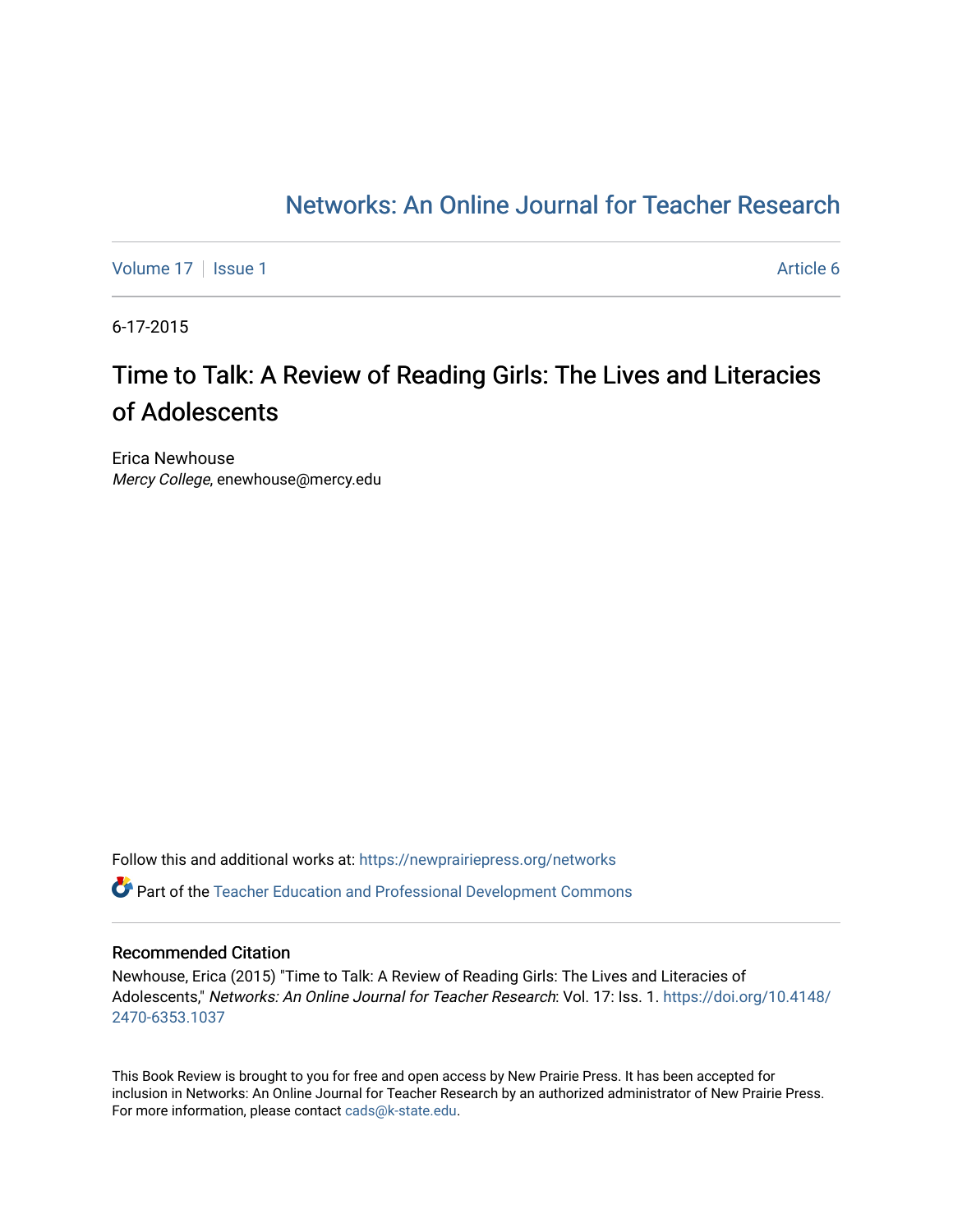

An On-line Journal for Teacher Research

# **Time to Talk: A Review of** *Reading Girls: The Lives and Literacies of Adolescents*

### **Reviewed by Erica Newhouse**

Ma'ayan, H.D. (2012). *Reading girls: The lives and literacies of adolescents*. New York, NY: Teachers College Press

Hadar Dubowsky Ma'ayan regards *Reading Girls: The Lives and Literacies of Adolescents* as an important extension of Finder's (1997) *Just Girls: Hidden Literacies and Life in Junior High*. Ma'ayan, a 5th grade teacher, conducts practitioner action research while taking a year off from teaching at Lincoln Middle School. Once a week, she met with a group of six racially and socioeconomically diverse 8th grade girls to participate in a Girls' Literacy Discussion Group (GLDG). All of the participants actively engaged in literacy activities; however, they were not all academically successful. The purpose of her research was to "understand what role literacies play in students' understandings of self and how we, as educators and parents, can use literacies to help girls, especially those marginalized in school, to build resiliency, self-agency, academic achievement, and personal growth" (p. 3). In addition to the GLDG, she met with the participants individually, observed them in and out of class, and collected artifacts. She utilized a multiple literacies framework "to investigate their sites, modes, and forms of literacy practices" (p. 15). Ma'ayan's research demonstrates that using particular texts can facilitate honest discussions about subject matter helping to prepare students to meet life's challenges and to experience academic success.

In Chapter Three, Ma'ayan explores the body as a "text to communicate constructed identity" (p. 17). She describes how the participants read and performed markers such as music choices (e.g., dress, race, class and gender) to mark group affiliations. Chapter Four illustrates how the participants were influenced by mass media texts including music, movies, teen magazines, and corporate fashion. In Chapter Five, Ma'ayan explains how texts related to school, church, peers, and mothers contributed to the participants' understandings about sexuality. In Chapter Six, Ma'ayan explores violence as text. She found that the girls received mixed messages and had a limited ability to critically question the messages they receive.

This research reinforces how girls are marginalized and silenced in schools. The conversations they wanted and needed to have were considered "off-limits," or not appropriate for school. Ma'ayan recognized that teen pregnancy was a problem, and she described how female students were denied access to accurate information. In addition, female adolescents often suffered from low self-esteem but were not provided with the tools needed to interrogate the media messages that contributed to the lowered sense of self. These students' lives were difficult; their families and communities were often sites of conflict and violence. Yet,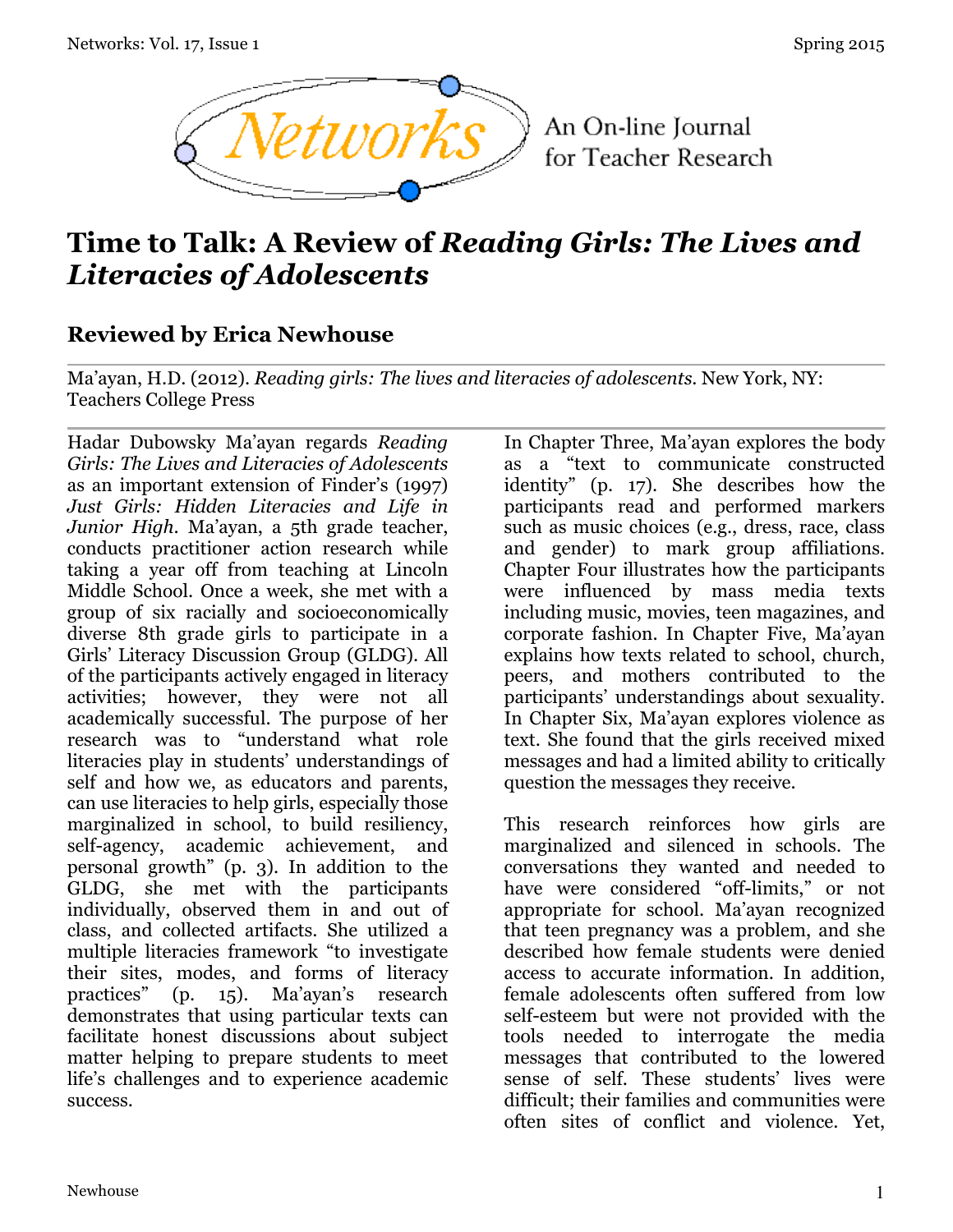teachers did not allow space for these conversations in classrooms.

Ma'ayan's research also showed how the girls used technology to develop "educational resiliency" (p. 84). In and out of school, they used the Internet to find information, connect with marginalized communities with whom they identified, and provide a creative outlet. The sites and the information they accessed allowed them to enter into worlds that reflected their race, ethnicity, and sexuality. Although some of their literacy practices are recognized as having educational value, Ma'ayan demonstrates that applying a multiple literacies framework valued a broader diversity of literacy practices and created pathways for educational success.

Ma'ayan urges teachers to recognize, understand, and be critical of the texts students encounter. There are many types of texts that contribute to adolescent girls' identity construction and understanding of issues such as race, class, gender, and sexuality. Teachers need to address the use of media texts in the classroom and work toward "developing a critical discourse in response to texts" (p. 55). Drawing from De Abreu (2007), Ma'ayan identifies five areas necessary for media literacy development and understanding media texts. These include recognizing that messages are constructions, language is used creatively to create messages, people receive messages differently, messages carry value, and messages are used to create or maintain "profit and power" (p. 54).

Ma'ayan's research tackles the divide between students and teachers. Teachers create false distinctions between what they do and what they expect students to do. For example, teachers learn through interactions with others by sharing stories, knowledge, and experience. Yet, students are not offered this opportunity. Ma'ayan encourages teachers to make space for discussions of taboo topics. Through literacy instruction, including a wider range of what counts as text and literacy practices, teachers can provide girls

Ma'ayan states that for marginalized students to be successful, it is necessary to "de-center the White-middle class experience" (p. 123). She puts this power in the hands of classroom<br>teachers; however, there are deeper teachers; however, there are underlying issues. In order to make changes that deconstruct the hidden curriculum, teachers must be able to identify it, recognize the role they have in perpetuating the hidden curriculum, and learn how to interrupt it. As most teachers are White and middle-class, this is an extremely complex process. In order to accomplish this, teacher education programs should include opportunities for pre-service teachers to explore their positionalities, privileges, and ideologies. However, recognizing these on an intellectual level does not ensure that they carry over into instructional practice.

Another underlying issue is the assumption that lies beneath Ma'ayan's research that teachers are ready to facilitate classroom discussions about difficult topics related to race, class, gender, sexuality, and violence. While conducting her research, Ma'ayan encountered a teacher who was upset that she and the girls were discussing sexuality. After the teacher took her concerns to the administration, Ma'ayan said she had to "watch my back" (p. 58). There were others in the building who did not think these topics were appropriate for school, and Ma'ayan's work with students and research could be jeopardized. This situation illustrates two problems. First, it illustrates the institutionalized silencing of teachers. The second problem involves individual teacher's belief systems. The topics that might arise during difficult discussions may conflict with their personal, political, or religious beliefs or even educational philosophies. However, this does not give teachers a free pass. This is another component of teacher education how to allow teachers to keep their beliefs intact while preparing them to incorporate these topics and strategies into their practice. Again, this is a very complex problem.